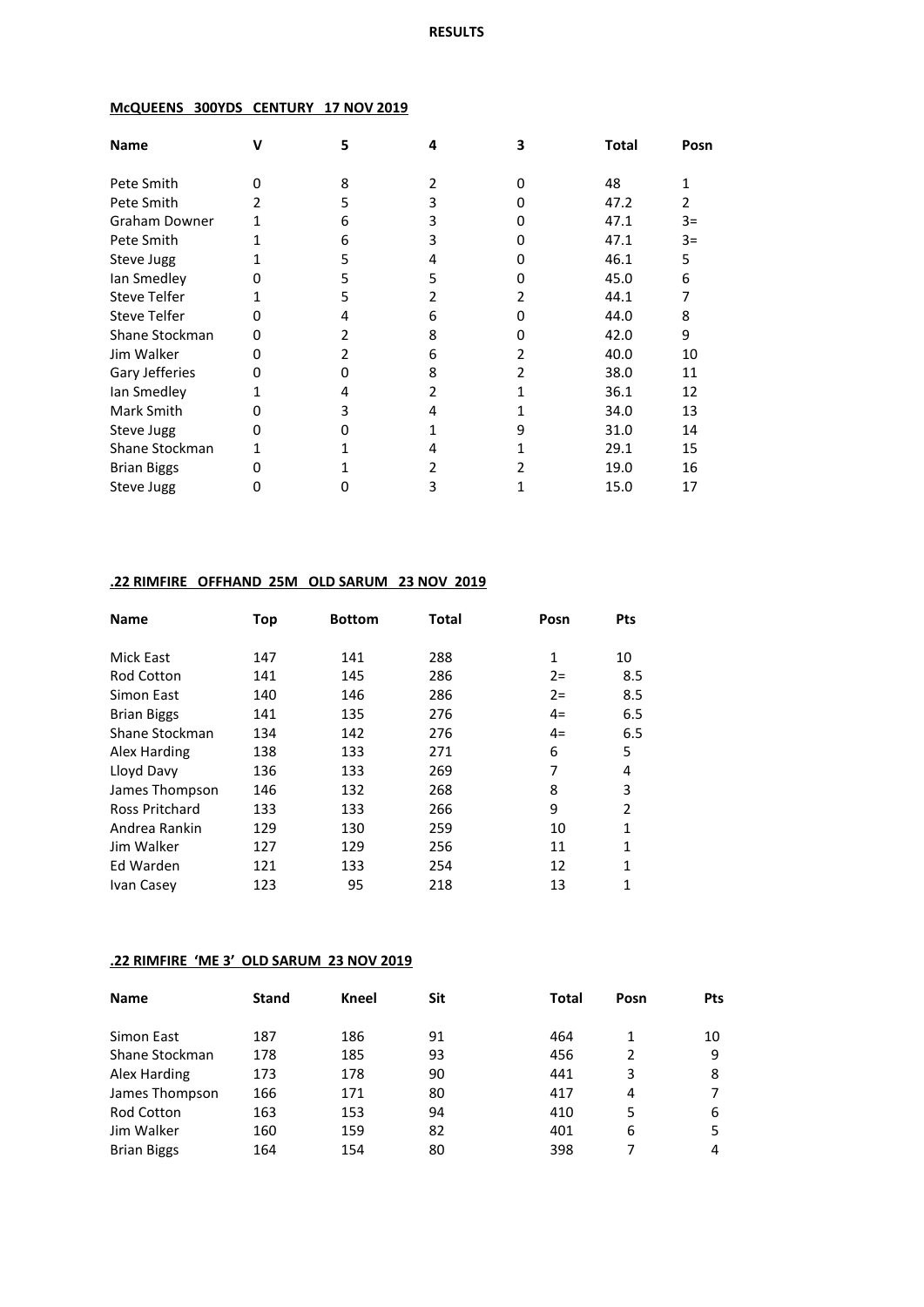#### **.22 RIMFIRE BENCHREST SCORE 25M OLD SARUM 23 NOV 2019 Any Rifle**

| Name                  | <b>Rifle</b>        | Ammo                     | Score  | Posn          | <b>Points</b> |
|-----------------------|---------------------|--------------------------|--------|---------------|---------------|
| <b>Ross Pritchard</b> | Anschutz 54         | <b>RWS Match</b>         | 250.16 | 1             | 10            |
| Simon East            | Anschutz            | <b>SK Flatnose Match</b> | 247.12 | 2             | 9             |
| Rod Cotton            | Walther             | Eley Match               | 244.12 | 3             | 8             |
| Shane Stockman        | CZ 452              | <b>RWS Target Rifle</b>  | 233.4  | 4             | 7             |
| Peter Kiy             | Anschutz 54         | Elev                     | 231.3  | 5             | 6             |
| Ivan Casey            | Anschutz 54         | <b>CCI Blazer</b>        | 228.5  | 6             | 5             |
| Andrea Rankin         | <b>BSA Int Mk</b>   | Eley Hi Velocity         | 224.2  | 7             | 4             |
| <b>Brian Biggs</b>    | <b>BSA Int Mk</b>   | <b>CCI Blazer</b>        | 188.2  | 8             | 3             |
| Jim Walker            | S&W 15/22           | <b>CCI Blazer</b>        | 165.0  | 9             | 2             |
| Simon East            | <b>BSA Int Mk 2</b> | SK Rifle Match           | 248.11 | $2nd$ attempt |               |

#### **GALLERY RIFLE (CF) OFFHAND 25M OLD SARUM 1 DEC 2019**

| Name                      | <b>Top</b> | <b>Bottom</b>               | <b>Total</b> | Posn           | Pts                     |                         | <b>Sights</b>  |        |
|---------------------------|------------|-----------------------------|--------------|----------------|-------------------------|-------------------------|----------------|--------|
| Mick East                 | 142        | 146                         | 288          | 1              | 10                      |                         | Scope          |        |
| Mick East                 | 141        | 138                         | 279          | $\overline{2}$ | ---                     | Iron                    |                |        |
| Rod Cotton                | 129(14)    | 149(16)                     | 278          | 3              | 9                       | Iron                    |                |        |
| John Turnham              | 138        | 133                         | 271          | 4              | 8                       | Iron                    |                |        |
| Steve Jugg                | 140        | 125                         | 265          | 5              | 7                       |                         | Scope          |        |
| <b>Brian Biggs</b>        | 130        | 133                         | 263          | 6              | 6                       | Iron                    |                |        |
| <b>Rich Hedges</b>        | 131        | 127                         | 258          | $\overline{7}$ | 5                       | Iron                    |                |        |
| Ross Pritchard            | 124        | 133                         | 257          | 8              | 4                       |                         | Scope          |        |
| Mark Smith                | 102        | 122                         | 224          | 9              | 3                       |                         | Scope          |        |
| James Thompson            | 105        | 104                         | 209          | 10             | $\overline{2}$          | Iron                    |                |        |
| Daryl Cameron             | 100        | 85                          | 185          | 11             | $\mathbf{1}$            | Iron                    |                |        |
| Andrea Rankin             | 45         | 68                          | 113          | 12             | $\mathbf{1}$            | Iron                    |                |        |
| Rod Cotton                | 128        | 125                         | 253          |                | $2nd$ attempt           | Iron                    |                |        |
| <b>Iron Sights</b>        |            |                             |              |                |                         |                         |                |        |
| Mick East                 | 141        | 138                         | 279          | 1              | 10                      |                         |                |        |
| Rod Cotton                | 129(14)    | 149(16)                     | 278          | $\overline{2}$ | 9                       |                         |                |        |
| John Turnham              | 138        | 133                         | 271          | 3              | 8                       |                         |                |        |
| <b>Brian Biggs</b>        | 130        | 133                         | 263          | 4              | 7                       |                         |                |        |
| <b>Rich Hedges</b>        | 131        | 127                         | 258          | 5              | 6                       |                         |                |        |
| James Thompson            | 105        | 104                         | 209          | 6              | 5                       |                         |                |        |
| Daryl Cameron             | 100        | 85                          | 185          | 7              | 4                       |                         |                |        |
| Andrea Rankin             | 45         | 68                          | 113          | 8              | 3                       |                         |                |        |
| Rod Cotton                | 128        | 125                         | 253          |                | 2 <sup>nd</sup> attempt |                         |                |        |
| <b>GALLERY RIFLE (CF)</b> |            | 'ME 1' OLD SARUM 1 DEC 2019 |              |                |                         |                         |                |        |
| Name                      | Top L      | <b>Top R</b>                | <b>Bot L</b> | <b>Bot R</b>   | <b>Total</b>            | Posn                    | Pts            | Sighrs |
| Mick East                 | 104        | 106                         | 89           | 95             | 394                     | $\mathbf{1}$            | 10             | Iron   |
| <b>Steve Telfer</b>       | 106(13)    | 98(11)                      | 88           | 98             | 390                     | $\overline{2}$          | 9              | Iron   |
| <b>Rich Hedges</b>        | 91         | 89                          | 81           | 83             | 344                     | 3                       | 8              | Iron   |
| Rod Cotton                | 105(13)    | 90(11)                      | 84           | 61             | 340                     | $\overline{\mathbf{4}}$ | $\overline{7}$ | Iron   |
| Dave Jamieson             | 99         | 61                          | 64           | 71             | 295                     | 5                       | 6              | Iron   |
| James Thompson            | 67         | 76                          | 51           | 61             | 255                     | 6                       | 5              | Iron   |
| <b>Iron Sights</b>        |            |                             |              |                |                         |                         |                |        |
| As above.                 |            |                             |              |                |                         |                         |                |        |
| .22 R/F Pistol            |            |                             |              |                |                         |                         |                |        |
| Steve Jugg                | 102        | 85                          | 83           | 80             | 350                     | $\mathbf{1}$            | 10             |        |
| Rod Cotton                | 98         | 95                          | 75           | 74             | 342                     | $\overline{2}$          | 9              |        |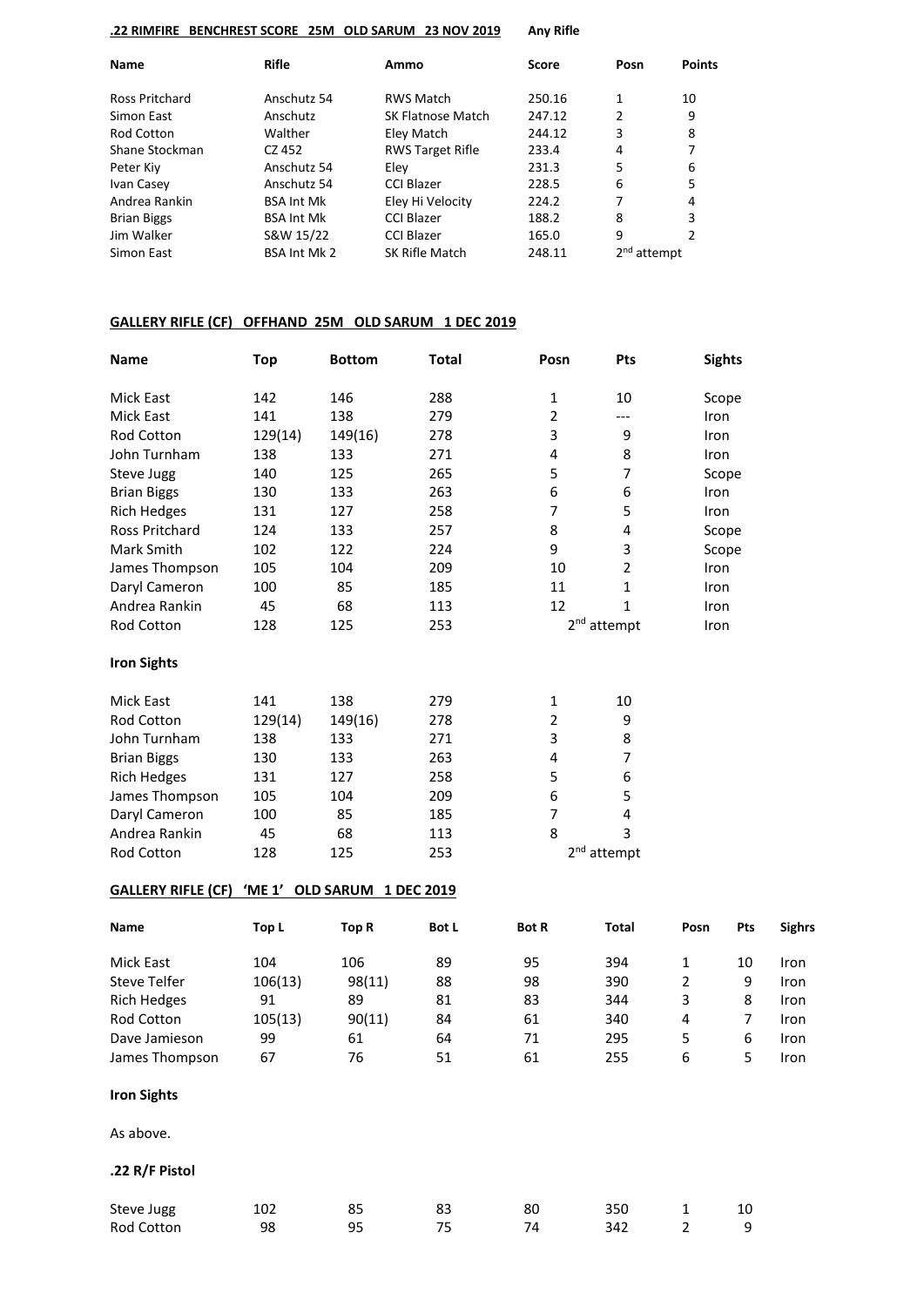# **XMAS COMPS 25M OLD SARUM 8 DEC 2019**

# **.22 Rimfire Benchrest 25m – Semi-auto 'Circles'**

| Name                     | Score | Posn  |
|--------------------------|-------|-------|
| Chris Dauwalder          | 340   | $1 =$ |
| Mick East                | 340   | $1=$  |
| Simon East               | 300   | 3     |
| Ross Pritchard           | 270   | 4     |
| Dave Johnson             | 265   | 5     |
| Mark Smith               | 215   | 6     |
| Julian Mackie            | 205   | 7     |
| Pete Smith               | 195   | 8     |
| Rich Hedges              | 190   | 9     |
| Harold Isaac             | 160   | $10=$ |
| lan Smedley              | 160   | $10=$ |
| Brian Biggs              | 155   | 12    |
| Andrea Rankin            | 150   | 13    |
| James Thompson           | 140   | 14    |
| <b>Steve West-Thomas</b> | 135   | 15    |
| Paul Phillips            | 70    | 16    |
|                          |       |       |

# **.22 Rimfire Benchrest 25m – Any Rifle 'Milk Bottles'**

| Mick East              | 440 | 1      |
|------------------------|-----|--------|
| Pete Smith             | 400 | 2      |
| <b>Ross Pritchard</b>  | 380 | 3      |
| Simon East             | 350 | 4      |
| lan Smedley            | 340 | 5      |
| <b>Paul Phillips</b>   | 320 | 6      |
| Harold Isaac           | 280 | 7      |
| Graham Downer          | 205 | 8      |
| Rich Hedges            | 165 | 9      |
| Dave Johnson           | 150 | 10     |
| Andrea Rankin          | 145 | 11     |
| <b>Chris Dauwalder</b> | 120 | $12=$  |
| Mark Smith             | 120 | $12 =$ |
| Steve West-Thomas      | 120 | $12=$  |
| Richard Clapp          | 100 | 15     |
| James Thompson         | 85  | 16     |
|                        |     |        |

# **Gallery Rifle (CF) Offhand 25m - 'Weak Shoulder'**

| Top | <b>Bottom</b> | <b>Total</b> | Posn |
|-----|---------------|--------------|------|
| 138 | 140           | 278          | 1    |
| 139 | 135           | 274          | 2    |
| 118 | 135           | 253          | 3    |
| 127 | 121           | 248          | 4    |
| 115 | 106           | 221          | 5    |
| 117 | 98            | 215          | 6    |
| 97  | 94            | 191          | 7    |
| 62  | 82            | 144          | 8    |
|     |               |              |      |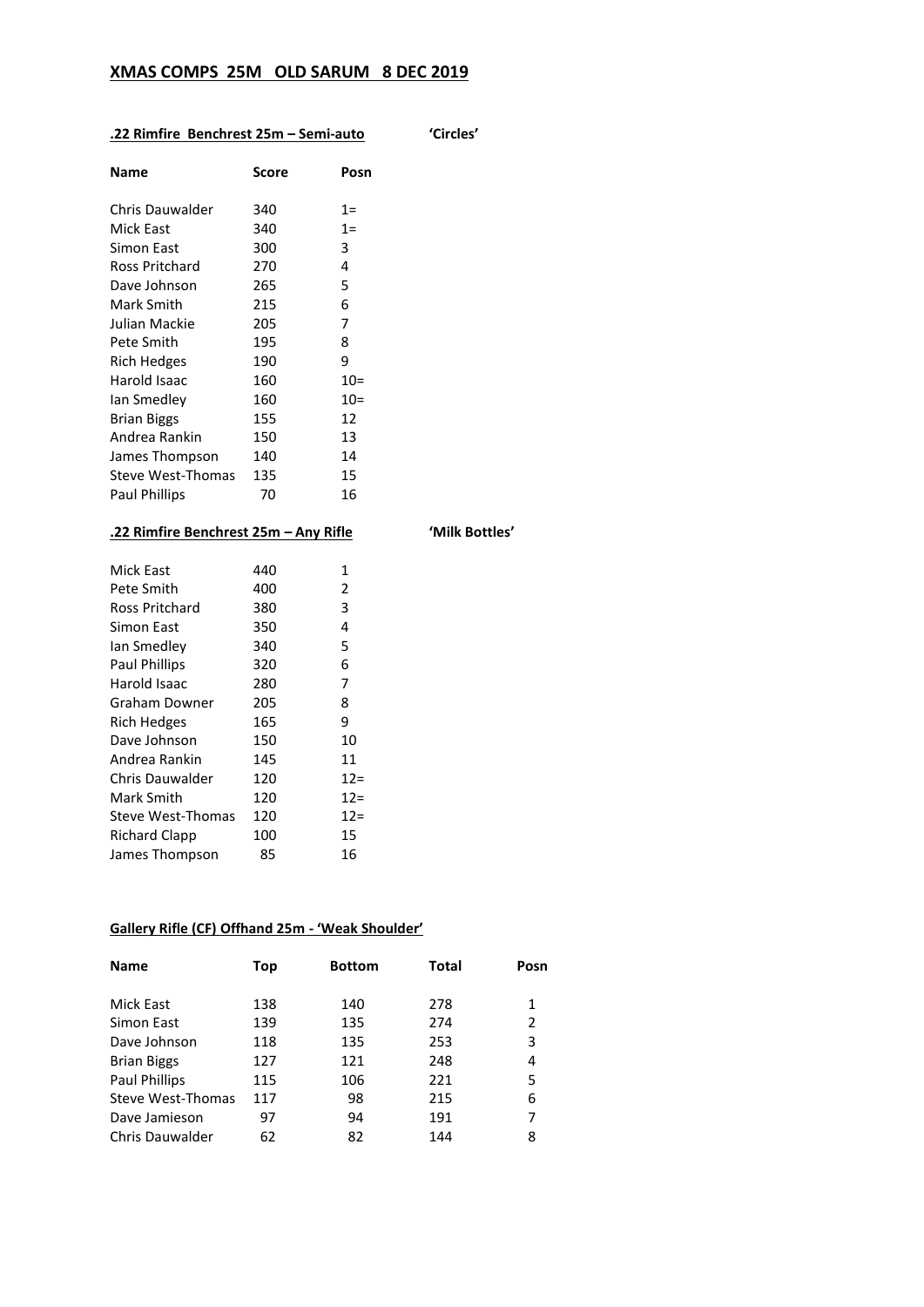# **F CLASS 300 YDS CENTURY 15 DEC 2019**

| <b>Name</b>              | <b>Class</b> | <b>Rifle</b>        | <b>Calibre</b> | <b>Bullet Wt</b> | <b>Score</b> | Posn            | Pts                     |
|--------------------------|--------------|---------------------|----------------|------------------|--------------|-----------------|-------------------------|
| <b>Ross Pritchard</b>    | F/O          | <b>Barnard</b>      | 6.5x47         | 140              | 74.7         | 1               | 10                      |
| <b>Graham Downer</b>     | F/O          | <b>RPA Quadlock</b> | .284           | 185              | 72.7         | $\overline{2}$  | 9                       |
| <b>Ross Pritchard</b>    | F/TR         | Remmy 700           | .223           | 80               | 72.6         | 3               | ---                     |
| <b>Graham Downer</b>     | F/TR         | RPA Quadlock        | .308           | 155              | 68.3         | 4               | ---                     |
| James Thompson           | F/TR         | Accuracy Int        | .308           | 155              | 65.2         | 5               | 8                       |
| Shane Stockman           | F/TR         | Sabatti             | .308           | 168              | 63.6         | 6               | 7                       |
| Gary Jefferies           | F/TR         | Sabatti             | .308           | 155              | 62.2         | 7               | 6                       |
| Mark Smith               | F/TR         | Remmy 700           | .308           | 175              | 61.3         | 8               | 5                       |
| <b>Steve Winder</b>      | F/O          | Surgeon             | 6.5x47         | 123              | 61.0         | 9               | 4                       |
| <b>Steve West-Thomas</b> | F/TR         |                     |                |                  | 57.1         | 10              | 3                       |
| <b>Brian Biggs</b>       | F/TR         | Sabatti             | .223           | 55               | 26.0         | 11              | $\overline{2}$          |
| <b>Steve Winder</b>      | F/O          | Surgeon             | 6.5x47         | 147              | 70.3         |                 | 2 <sup>nd</sup> attempt |
| <b>Steve West-Thomas</b> | F/TR         | Sabatti             | .308           |                  | 63.2         | 2 <sup>nd</sup> | attempt                 |
| Shane Stockman           | F/TR         | Sabatti             | .308           |                  | 61.0         |                 | 2 <sup>nd</sup> attempt |
| Matt Smith               | F/TR         | Remmy 700           | .308           | 175              | 59.1         |                 | 2 <sup>nd</sup> attempt |
| Jim Walker               | F/TR         | Remmy 700           | .308           | 145              | 12.0         |                 | 2 <sup>nd</sup> attempt |
| F/TR                     |              |                     |                |                  |              |                 |                         |
| <b>Ross Pritchard</b>    | F/TR         | Remmy 700           | .223           | 80               | 72.6         | 1               | 10                      |
| Graham Downer            | F/TR         | <b>RPA Quadlock</b> | .308           | 155              | 68.3         | 2               | 9                       |
| James Thompson           | F/TR         | Accuracy Int        | .308           | 155              | 65.2         | 3               | 8                       |
| Shane Stockman           | F/TR         | Sabatti             | .308           | 168              | 63.6         | 4               | 7                       |
| Gary Jefferies           | F/TR         | Sabatti             | .308           | 155              | 62.2         | 5               | 6                       |
| Mark Smith               | F/TR         | Remmy 700           | .308           | 175              | 61.3         | 6               | 5                       |
| Steve West-Thomas        | F/TR         |                     |                |                  | 57.1         | $\overline{7}$  | 4                       |
| <b>Brian Biggs</b>       | F/TR         | Sabatti             | .223           | 55               | 26.0         | 8               | 3                       |
| <b>Steve West-Thomas</b> | F/TR         | Sabatti             | .308           |                  | 63.2         |                 | 2 <sup>nd</sup> attempt |
| Shane Stockman           | F/TR         | Sabatti             | .308           |                  | 61.0         | 2 <sub>nd</sub> | attempt                 |
| Matt Smith               | F/TR         | Remmy 700           | .308           | 175              | 59.1         | 2 <sub>nd</sub> | attempt                 |
| Jim Walker               | F/TR         | Remmy 700           | .308           | 145              | 12.0         |                 | 2 <sup>nd</sup> attempt |

# **GALLERY RIFLE (CF) OFFHAND 25M OLD SARUM 21 DEC 2019**

| <b>Name</b>              | Top     | <b>Bottom</b> | Total | Posn   | <b>Pts</b>     | <b>Sights</b>                |
|--------------------------|---------|---------------|-------|--------|----------------|------------------------------|
| <b>Mick East</b>         | 143     | 144           | 287*  | 1      | 10             | Iron                         |
| Simon East               | 145     | 141           | 286   | 2      | 9              | Scope                        |
| <b>Mick East</b>         | 139     | 142           | 281   | 3      | ---            | Scope                        |
| John Turnham             | 134     | 146           | 280   | 4      | 8              | Iron                         |
| <b>Rod Cotton</b>        | 133     | 136           | 269   | 5      | 7              | Iron                         |
| Ivan Casey               | 126     | 130           | 256   | 6      | 6              | Iron                         |
| Shane Stockman           | 122     | 133           | 255   | 7      | 5              | Iron                         |
| Chris Dauwalder          | 171(20) | 83(10)        | 254   | 8      | 4              | Iron                         |
| <b>Chris Andrews</b>     | 132     | 120           | 252   | 9      | 3              | Scope                        |
| <b>Steve Monk</b>        | 123     | 126           | 249   | 10     | $\overline{2}$ | Iron                         |
| Alex Harding             | 160(20) | 81(10)        | 241   | 11     | 1              | Iron                         |
| <b>Ross Pritchard</b>    | 117     | 120           | 237   | 12     | 1              | Scope                        |
| Mark Smith               | 109     | 119           | 228   | $13 =$ | 1              | Scope                        |
| <b>Steve West-Thomas</b> | 116     | 112           | 228   | $13 =$ | 1              | Iron                         |
| <b>Richard Griffiths</b> | 104     | 95            | 199   | 15     | 1              | Iron                         |
| Jim Walker               | 43      | 80            | 123   | 16     |                | Long Barrel Revolver         |
| <b>Steve Monk</b>        | 133     | 129           | 262   |        |                | 2 <sup>nd</sup> attempt Iron |

**\* Equals club record (Iron sights)**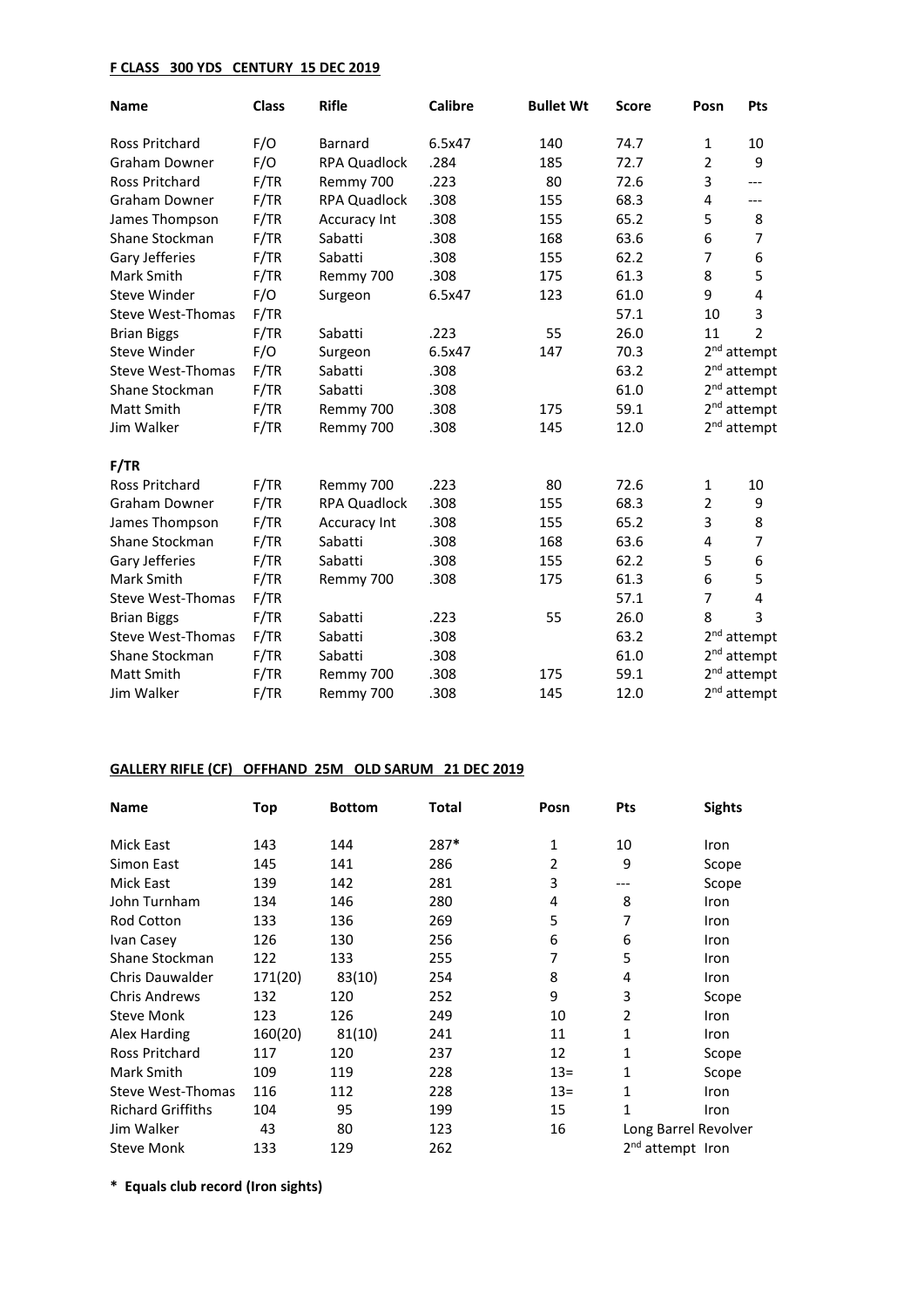#### **Iron Sights**

| Mick East                | 143     | 144    | 287* |               | 10 |
|--------------------------|---------|--------|------|---------------|----|
| John Turnham             | 134     | 146    | 280  | 2             | 9  |
| <b>Rod Cotton</b>        | 133     | 136    | 269  | 3             | 8  |
| Ivan Casey               | 126     | 130    | 256  | 4             | 7  |
| Shane Stockman           | 122     | 133    | 255  | 5             | 6  |
| <b>Chris Dauwalder</b>   | 171(20) | 83(10) | 254  | 6             | 5  |
| <b>Steve Monk</b>        | 123     | 126    | 249  | 7             | 4  |
| Alex Harding             | 160(20) | 81(10) | 241  | 8             | 3  |
| <b>Steve West-Thomas</b> | 116     | 112    | 228  | 9             | 2  |
| <b>Richard Griffiths</b> | 104     | 95     | 199  | 10            | 1  |
| Steve Monk               | 133     | 129    | 262  | $2nd$ attempt |    |

# **GALLERY RIFLE (CF) 'AMERICA MATCH' OLD SARUM 21 DEC 2019**

| <b>Name</b>              | Top      | Centre   | <b>Bottom</b> | <b>Total</b> | Posn           | Pts            | <b>Sights</b> |
|--------------------------|----------|----------|---------------|--------------|----------------|----------------|---------------|
| Simon East               | 94       | 96       | 95            | 285          | $\mathbf{1}$   | 10             | Scope         |
| <b>Mick East</b>         | 96       | 84       | 85            | 265          | $\overline{2}$ | 9              | Scope         |
| Shane Stockman           | 81       | 88       | 89            | 258          | 3              | 8              | Iron          |
| <b>Steve Monk</b>        | 91       | 79       | 83            | 253          | 4              | $\overline{7}$ | Iron          |
| <b>Chris Andrews</b>     | 83       | 92(11)   | 76(9)         | 251          | 5              | 6              | Scope         |
| Rod Cotton               | 89       | 78       | 77            | 244          | 6              | 5              | Iron          |
| <b>Chris Dauwalder</b>   | 82       | 70       | 55            | 207          | 7              | 4              | Iron          |
| <b>Steve West-Thomas</b> | 82       | 55       | 62            | 199          | 8              | 3              | Iron          |
| <b>Ross Pritchard</b>    | 84       | 51       | 59            | 194          | 9              | 2              | Scope         |
| Jim Walker               | 58       | 32       | 56            | 146          | 10             | $\mathbf{1}$   | LBR           |
| <b>Alex Harding</b>      | 89       | 89       | 88            | 266          |                |                | .22 $R/F$     |
| <b>Iron Sights</b>       |          |          |               |              |                |                |               |
| Shane Stockman           | 81       | 88       | 89            | 258          | $\mathbf{1}$   | 10             |               |
| <b>Steve Monk</b>        | 91       | 79       | 83            | 253          | $\overline{2}$ | 9              |               |
| Rod Cotton               | 89       | 78       | 77            | 244          | 3              | 8              |               |
| Chris Dauwalder          | 82       | 70       | 55            | 207          | 4              | 7              |               |
| Steve West-Thomas        | 82       | 55       | 62            | 199          | 5              | 6              |               |
| .22 Rimfire Pistol       |          |          |               |              |                |                |               |
| <b>Rod Cotton</b>        | 87       | 69       | 76            | 232          | $\mathbf{1}$   | 10             |               |
| Simon East               |          |          |               |              | $\overline{2}$ |                |               |
| <b>Chris Dauwalder</b>   | 85<br>61 | 61<br>69 | 54<br>63      | 200<br>193   | 3              | 9<br>8         |               |
|                          |          |          |               |              | 4              | 7              |               |
| Shane Stockman           | 48       | 71       | 46            | 165          |                |                |               |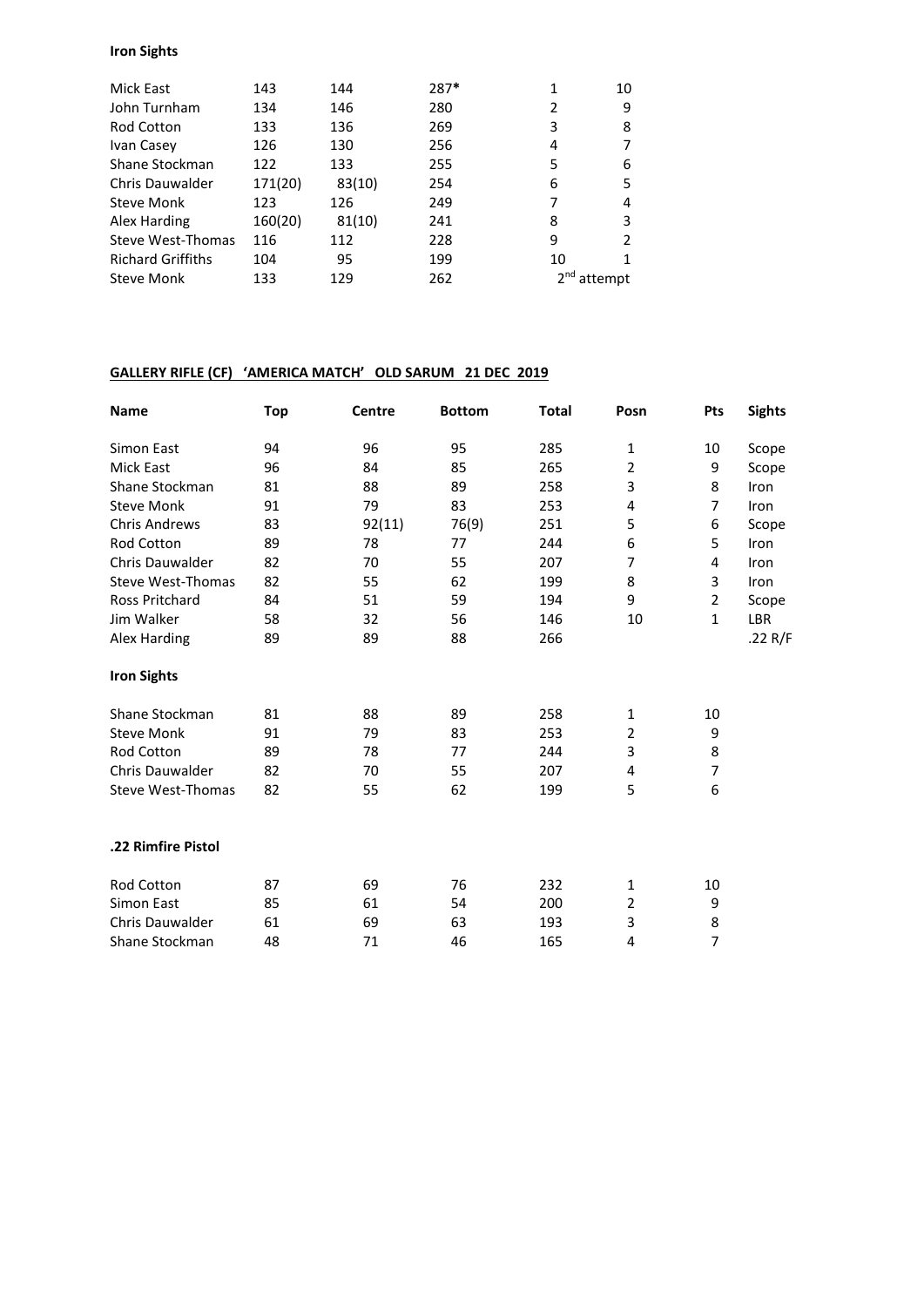# **GALLERY RIFLE (CF) OFFHAND 25M OLD SARUM 12 JAN 2020**

| <b>Name</b>           | <b>Top</b> | <b>Bottom</b> | Total | Posn           | Pts                     | <b>Sights</b> |  |
|-----------------------|------------|---------------|-------|----------------|-------------------------|---------------|--|
| Mick East             | 139        | 140           | 279   | 1              | 10                      | Iron          |  |
| Ed Warden             | 138        | 140           | 278   | $\overline{2}$ | 9                       | Scope         |  |
| <b>Steve Monk</b>     | 140        | 134           | 274   | 3              | 8                       | Iron          |  |
| Dave Johnson          | 136        | 136           | 272   | 4              | 7                       | Iron          |  |
| Steve Jugg            | 138        | 133           | 271   | $5=$           | 5                       | Scope         |  |
| <b>Paul Phillips</b>  | 134        | 137           | 271   | $5=$           | 5                       | Iron          |  |
| lan Smedley           | 134        | 137           | 271   | $5=$           | 5                       | Scope         |  |
| Rod Cotton            | 132        | 136           | 268   | 8              | 3                       | Iron          |  |
| Ed Warden             | 129        | 133           | 262   | 9              | $\overline{2}$          | Iron          |  |
| <b>Brian Biggs</b>    | 132        | 129           | 261   | $10=$          | $\mathbf{1}$            | Scope         |  |
| <b>Ross Pritchard</b> | 132        | 129           | 261   | $10 =$         | $\mathbf{1}$            | Scope         |  |
| John Turnham          | 134        | 127           | 261   | $10 =$         | $\mathbf{1}$            | Iron          |  |
| Peter Kiy             | 128        | 131           | 259   | 13             | $\mathbf{1}$            | Scope         |  |
| Steve Telfer          | 122        | 135           | 257   | 14             | 1                       | Iron          |  |
| Harold Isaac          | 129        | 118           | 247   | $15 =$         | $\mathbf{1}$            | Scope         |  |
| Sam Salter            | 127        | 120           | 247   | $15 =$         | $\mathbf{1}$            | Scope         |  |
| <b>Steve W-Thomas</b> | 112        | 128           | 240   | 17             | $\mathbf{1}$            | Iron          |  |
| Mark Smith            | 119        | 117           | 236   | 18             | 1                       | Scope         |  |
| Mike Boakes           | 105        | 118           | 223   | 19             | $\mathbf{1}$            | Iron          |  |
| Daryl Cameron         | 88         | 113           | 201   | 20             | $\mathbf{1}$            | Iron          |  |
| Jim Walker            | 80(12)     | 103(16)       | 183   | 21             | $\mathbf{1}$            | Iron          |  |
| Jim Walker            | 87         | 100           | 187   |                | Long Barrel Revolver    |               |  |
| <b>Iron Sights</b>    |            |               |       |                |                         |               |  |
| Mick East             | 139        | 140           | 279   | 1              | 10                      |               |  |
| <b>Steve Monk</b>     | 140        | 134           | 274   | $\overline{2}$ | 9                       |               |  |
| Dave Johnson          | 136        | 136           | 272   | 3              | 8                       |               |  |
| <b>Paul Phillips</b>  | 134        | 137           | 271   | 4              | 7                       |               |  |
| Rod Cotton            | 132        | 136           | 268   | 5              | 6                       |               |  |
| Ed Warden             | 129        | 133           | 262   | 6              | 5                       |               |  |
| John Turnham          | 134        | 127           | 261   | $\overline{7}$ | $\overline{\mathbf{4}}$ |               |  |
| <b>Steve Telfer</b>   | 122        | 135           | 257   | 8              | 3                       |               |  |
| Steve W-Thomas        | 112        | 128           | 240   | 9              | $\overline{2}$          |               |  |
| Mike Boakes           | 105        | 118           | 223   | 10             | $\mathbf{1}$            |               |  |
| Daryl Cameron         | 88         | 113           | 201   | 11             | $\mathbf{1}$            |               |  |
| Jim Walker            | 80(12)     | 103(16)       | 183   | 12             | $\mathbf{1}$            |               |  |
|                       |            |               |       |                |                         |               |  |

# **GALLERY RIFLE (CF) 'MULTI-TARGET' OLD SARUM 12 JAN 2020**

| Name                  | Left | <b>Right</b> | <b>Total</b> | Posn  | Pts | <b>Sights</b> |
|-----------------------|------|--------------|--------------|-------|-----|---------------|
| lan Smedley           | 58.4 | 58.6         | 116.10       | 1     | 10  | Scope         |
| Mick East             | 50.1 | 58.2         | 108.3        | 2     | 9   | Iron          |
| Steve Jugg            | 56.1 | 51.3         | 107.4        | 3     | 8   | Scope         |
| <b>Paul Phillips</b>  | 55.2 | 51.2         | 106.4        | 4     | 7   | Iron          |
| <b>Ross Pritchard</b> | 49.0 | 56.3         | 105.3        | 5     | 6   | Scope         |
| <b>Rod Cotton</b>     | 50.2 | 51.1         | 101.3        | 6     | 5   | Iron          |
| Steve Telfer          | 54.4 | 46.0         | 100.4        | $7 =$ | 3.5 | Iron          |
| Steve W-Thomas        | 47.2 | 53.2         | 100.4        | $7=$  | 3.5 | Iron          |
| Dave Johnson          | 46.3 | 52.4         | 98.7         | 9     | 2   | Iron          |
| Jim Walker            | 38.1 | 39.2         | 77.3         | 10    | 1   | Iron          |
| Harold Isaac          | 42.3 | 33.1         | 75.4         | 11    | 1   | Scope         |
| <b>Richard Clapp</b>  | 47.2 | 25.2         | 72.4         | 12    | 1   | Scope         |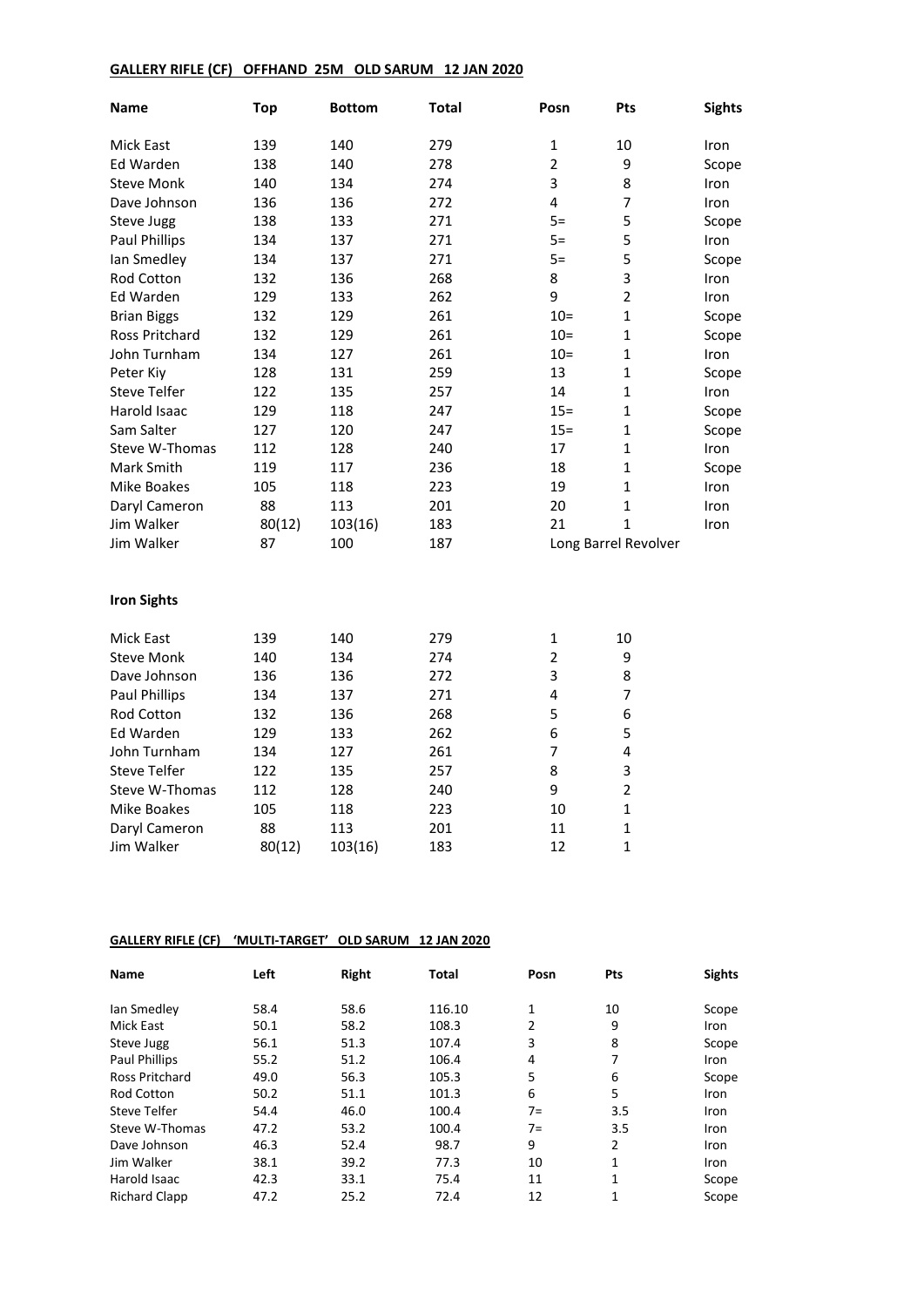#### **Iron Sights**

| Mick East            | 50.1 | 58.2 | 108.3 | 1                       | 10  |
|----------------------|------|------|-------|-------------------------|-----|
| <b>Paul Phillips</b> | 55.2 | 51.2 | 106.4 | $\overline{2}$          | 9   |
| <b>Rod Cotton</b>    | 50.2 | 51.1 | 101.3 | 3                       | 8   |
| Steve Telfer         | 54.4 | 46.0 | 100.4 | $4=$                    | 6.5 |
| Steve W-Thomas       | 47.2 | 53.2 | 100.4 | $4=$                    | 6.5 |
| Dave Johnson         | 46.3 | 52.4 | 98.7  | 6                       | 5   |
| Jim Walker           | 38.1 | 39.2 | 77.3  | 7                       | 4   |
| .22 Rimfire Pistol   |      |      |       |                         |     |
| Dave Johnson         | 50.1 | 53.2 | 103.3 | $\mathbf{1}$            | 10  |
| <b>Rod Cotton</b>    | 45.1 | 51.2 | 96.3  | $\overline{2}$          | 9   |
| lan Smedley          | 47.2 | 48.1 | 95.3  | 3                       | 8   |
| Steve Jugg           | 45.1 | 48.2 | 93.3  | 4                       | 7   |
| Ed Warden            | 47.0 | 46.0 | 93.0  | 5                       | 6   |
| <b>Brian Biggs</b>   | 37.1 | 48.1 | 85.2  | 6                       | 5   |
| <b>Paul Phillips</b> | 38.0 | 45.0 | 83.0  | 7                       | 4   |
| <b>Ed Warden</b>     | 41.1 | 51.2 | 92.3  | 2 <sup>nd</sup> attempt |     |
|                      |      |      |       |                         |     |

# **.22 RIMFIRE OFFHAND 25M OLD SARUM 25 JAN 2020**

| Name                   | Top     | <b>Bottom</b> | Total | Posn                    | <b>Pts</b>                         |  |
|------------------------|---------|---------------|-------|-------------------------|------------------------------------|--|
| Rod Cotton             | 146     | 143           | 289   | 1                       | 10                                 |  |
| Simon East             | 141     | 146           | 287   | 2                       | 9                                  |  |
| Shane Stockman         | 142     | 144           | 286   | $3=$                    | 7.5                                |  |
| John Turnham           | 144     | 142           | 286   | $3=$                    | 7.5                                |  |
| Chris Dauwalder        | 171(18) | 114(12)       | 285   | 5                       | 6                                  |  |
| Dave Johnson           | 143     | 139           | 282   | 6                       | 5                                  |  |
| <b>Chris Andrews</b>   | 137     | 138           | 275   | $7=$                    | 3.5                                |  |
| Jim Walker             | 133     | 142           | 275   | $7=$                    | 3.5                                |  |
| <b>Steve Monk</b>      | 133     | 135           | 268   | 9                       | $\overline{2}$                     |  |
| Paul Sample            | 134     | 130           | 264   | 10                      | 1                                  |  |
| <b>Ross Pritchard</b>  | 128     | 134           | 262   | 11                      | 1                                  |  |
| Mark Smith             | 130     | 131           | 261   | 12                      | $\mathbf{1}$                       |  |
| <b>Mick East</b>       | 148     | 99(10)        | 247   | 13                      | 1                                  |  |
| <b>Chris Dauwalder</b> | 143     | 144           | 287   | 2 <sup>nd</sup> attempt |                                    |  |
| Mark Smith             | 141     | 137           | 278   | 2 <sup>nd</sup> attempt |                                    |  |
| Rod Cotton             | 141     | 137           | 278   |                         | 2 <sup>nd</sup> attempt .44 GR(CF) |  |

# **.22 RIMFIRE 'ME 1' OLD SARUM 25 JAN 2020**

| <b>Name</b>          | Top L   | Top R   | <b>Bot L</b> | <b>Bot R</b> | <b>Total</b> | Posn          | <b>Pts</b>         |
|----------------------|---------|---------|--------------|--------------|--------------|---------------|--------------------|
| Chris Dauwalder      | 143(15) | 144(15) | 77           | 75           | 439          | $1=$          | 9.5                |
| Simon East           | 114     | 113     | 114          | 98           | 439          | $1=$          | 9.5                |
| <b>Chris Andrews</b> | 109     | 113     | 103          | 109          | 434          | 3             | 8                  |
| Dave Johnson         | 111     | 103     | 105          | 100          | 419          | 4             | 7                  |
| Mick East            | 93(10)  | 105(11) | 108          | 107          | 413          | 5             | 6                  |
| Rod Cotton           | 108     | 107     | 103          | 94           | 412          | 6             | 5                  |
| Steve Monk           | 109     | 97      | 102          | 97           | 405          | 7             | 4                  |
| Ross Pritchard       | 105     | 98      | 90           | 102          | 395          | 8             | 3                  |
| Jim Walker           | 111(14) | 73(10)  | 105          | 102          | 391          | 9             | $\overline{2}$     |
| Shane Stockman       | 95      | 75      | 105          | 95           | 370          | 10            | 1                  |
| Paul Sample          | 116(14) | 80(10)  | 65           | 77           | 338          | 11            | 1                  |
| Mark Smith           | 77      | 56      | 49           | 51           | 233          | 12            | 1                  |
| Shane Stockman       | 110     | 109     | 101          | 107          | 427          | $2nd$ attempt |                    |
| Dave Johnson         | 104     | 105     | 85           | 84           | 378          |               | .22 rimfire Pistol |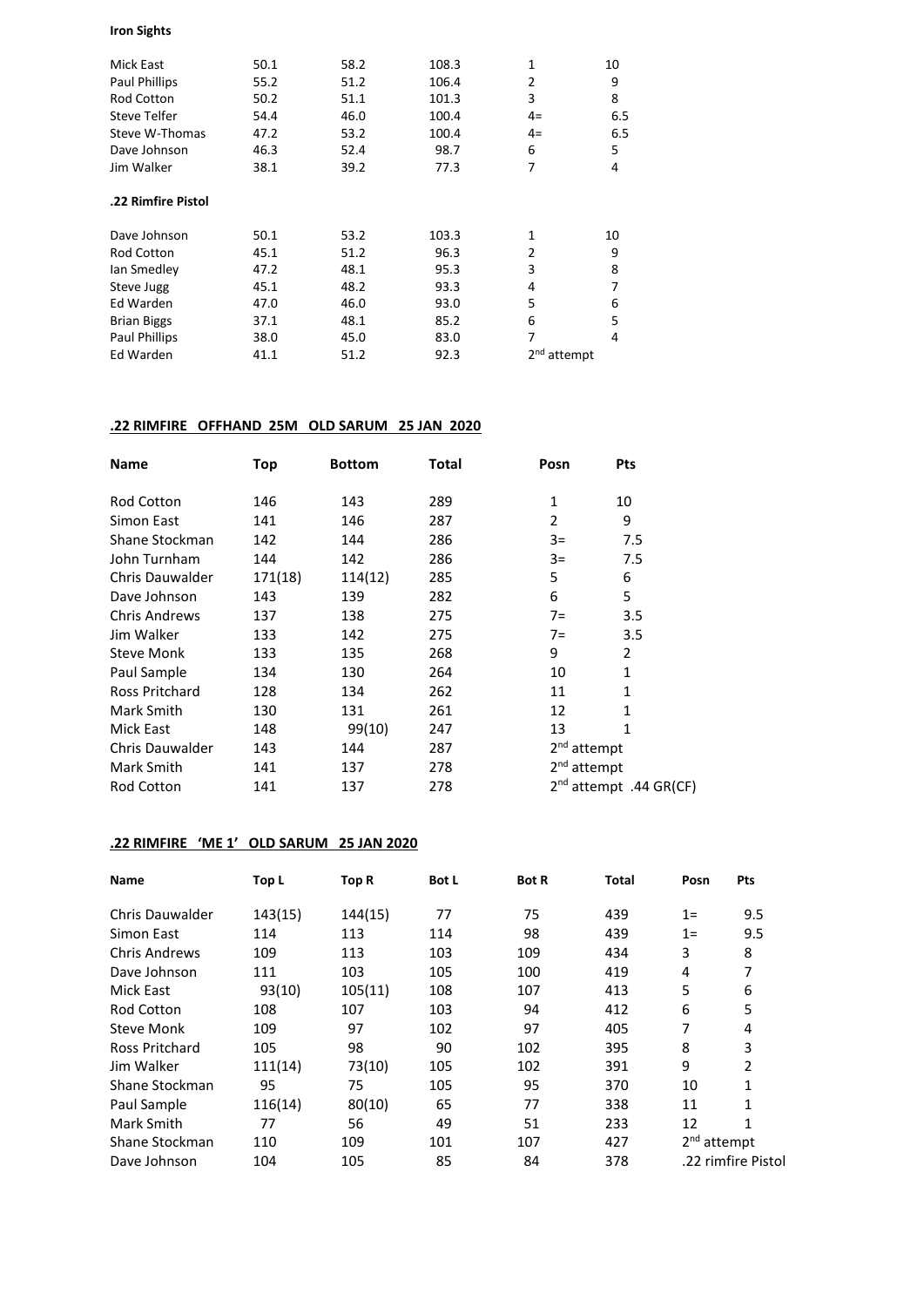#### **.22 RIMFIRE BENCHREST SCORE 25M OLD SARUM 25 JAN 2020 Any Rifle**

| <b>Name</b>           | <b>Rifle</b>         | Score<br>Ammo            |        | Posn | <b>Points</b> |
|-----------------------|----------------------|--------------------------|--------|------|---------------|
| <b>Ross Pritchard</b> | Anschutz 54          | <b>RWS Match</b>         | 250.11 | 1    | 10            |
|                       |                      |                          |        |      |               |
| Chris Dauwalder       | Anschutz 1807        | SK Rifle Match           | 249.14 | 2    | 9             |
| Mick East             | <b>BSA Int Mk II</b> | <b>SK Pistol Match</b>   | 248.15 | 3    | 8             |
| <b>Rod Cotton</b>     | Walther              | Eley Match               | 242.7  | 4    |               |
| Shane Stockman        | CZ 452               | CCLStandard              | 235.5  | 5    | 6             |
| Dave Johnson          | CZ 455               | SK Rifle Match           | 234.6  | 6    | 5             |
| Ivan Casey            | Anschutz             |                          | 234.4  | 7    | 4             |
| Mark Smith            | Anschutz             | Eley                     | 229.3  | 8    | 3             |
| Simon East            | <b>ISSC</b>          | <b>SK Flatnose Match</b> | 184.0  | 9    |               |

# **GALLERY RIFLE (CF) OFFHAND 25M OLD SARUM 2 FEB 2020**

| <b>Name</b>          | <b>Top</b> | <b>Bottom</b> | <b>Total</b> | Posn           | Pts            | <b>Sights</b> |
|----------------------|------------|---------------|--------------|----------------|----------------|---------------|
| Mick East            | 142        | 141           | 283          | 1              | 10             | Iron          |
| Ian Smedley          | 140        | 142           | 282          | $\overline{2}$ | 9              | Scope         |
| Alex Harding         | 142        | 139           | 281          | 3              | 8              | Scope         |
| Ed Warden            | 142        | 138           | 280          | 4              | 7              | Iron          |
| Dave Johnson         | 135        | 136           | 271          | 5              | 6              | Iron          |
| Chris Dauwalder      | 133        | 134           | 267          | 6              | 5              | Scope         |
| <b>Steve Monk</b>    | 133        | 131           | 264          | 7              | 4              | Iron          |
| Rod Cotton           | 130        | 132           | 262          | 8              | 3              | Iron          |
| Pete Smith           | 136        | 125           | 261          | 9              | $\overline{2}$ | Scope         |
| Shane Stockman       | 132        | 125           | 257          | $10 =$         | $\mathbf{1}$   | Iron          |
| Steve W-Thomas       | 129        | 128           | 257          | $10 =$         | $\mathbf{1}$   | Iron          |
| <b>Steve Telfer</b>  | 124        | 131           | 255          | 12             | $\mathbf{1}$   | Iron          |
| Paul Phillips        | 123        | 129           | 252          | 13             | $\mathbf{1}$   | Iron          |
| Ross Pritchard       | 113        | 135           | 248          | 14             | $\mathbf{1}$   | Scope         |
| <b>Richard Clapp</b> | 123        | 124           | 247          | 15             | $\mathbf{1}$   | Scope         |
| Harold Isaac         | 121        | 121           | 242          | 16             | $\mathbf{1}$   | Scope         |
| James Thompson       | 114        | 113           | 227          | 17             | $\mathbf{1}$   | Iron          |
| Daryl Cameron        | 112        | 107           | 219          | 18             | $\mathbf{1}$   | Iron          |
| Mark Smith           | 99(14)     | 118(16)       | 217          | 19             | $\mathbf{1}$   | Scope         |
| <b>Iron Sights</b>   |            |               |              |                |                |               |
| Mick East            | 142        | 141           | 283          | 1              | 10             |               |
| Ed Warden            | 142        | 138           | 280          | $\overline{2}$ | 9              |               |
| Dave Johnson         | 135        | 136           | 271          | 3              | 8              |               |
| <b>Steve Monk</b>    | 133        | 131           | 264          | 4              | 7              |               |
| Rod Cotton           | 130        | 132           | 262          | 5              | 6              |               |
| Shane Stockman       | 132        | 125           | 257          | 6              | 5              |               |
| Steve W-Thomas       | 129        | 128           | 257          | 7              | 4              |               |
| <b>Steve Telfer</b>  | 124        | 131           | 255          | 8              | 3              |               |
| Paul Phillips        | 123        | 129           | 252          | 9              | $\overline{2}$ |               |
| James Thompson       | 114        | 113           | 227          | 10             | $\mathbf{1}$   |               |
| Daryl Cameron        | 112        | 107           | 219          | 11             | 1              |               |